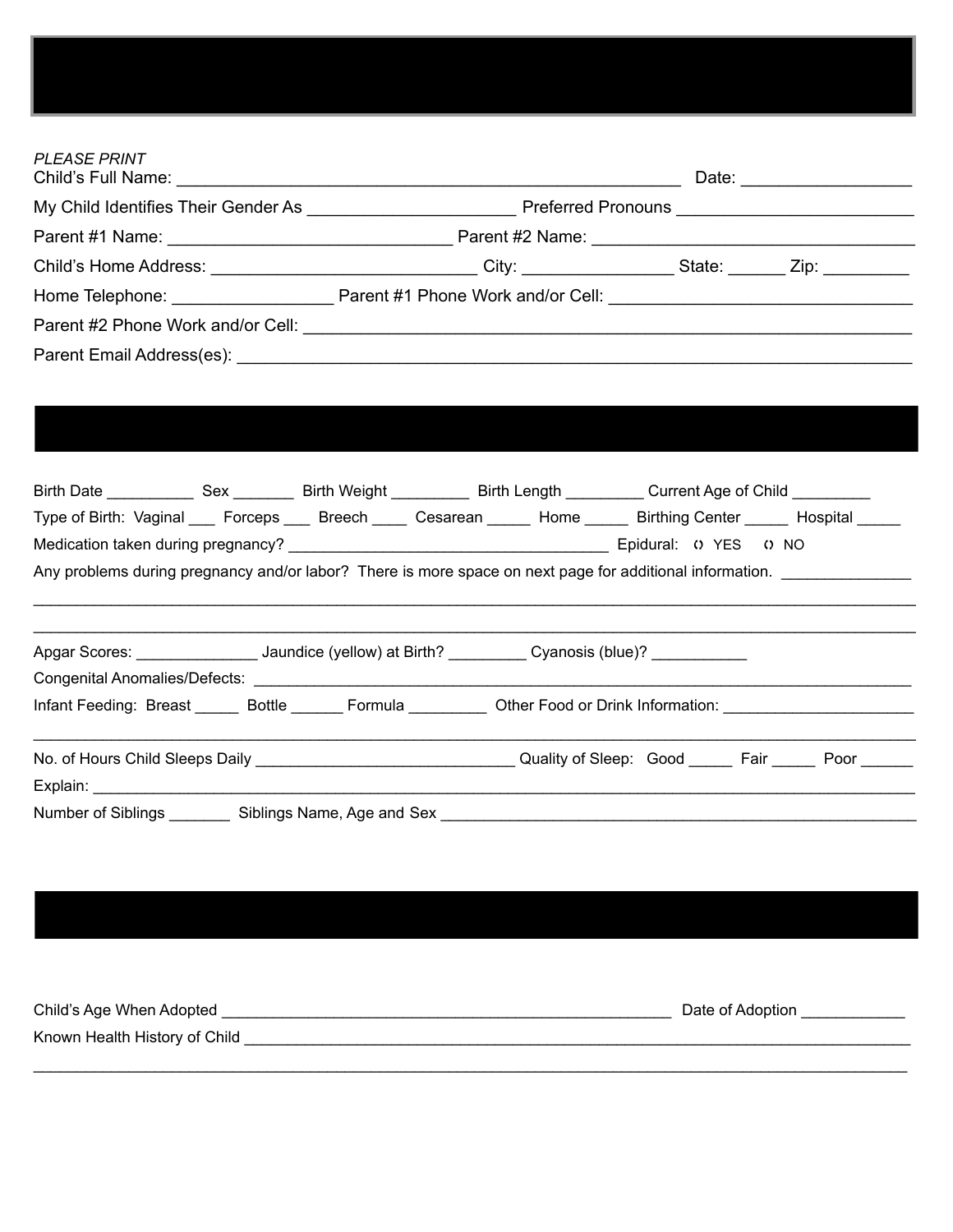|                                 |                                                                  | Has your child ever been treated on an emergency basis? ____________ Please Describe: ________________________ |
|---------------------------------|------------------------------------------------------------------|----------------------------------------------------------------------------------------------------------------|
|                                 |                                                                  |                                                                                                                |
|                                 |                                                                  |                                                                                                                |
|                                 |                                                                  |                                                                                                                |
|                                 |                                                                  |                                                                                                                |
|                                 |                                                                  | Developmental History - At What Age Did the Child: Childhopd Diseases - Age of the Child When Occurred:        |
|                                 |                                                                  |                                                                                                                |
| Crawl <u>Crawl</u>              |                                                                  |                                                                                                                |
|                                 |                                                                  |                                                                                                                |
| Stand                           |                                                                  |                                                                                                                |
|                                 |                                                                  |                                                                                                                |
|                                 |                                                                  |                                                                                                                |
|                                 | Has this child ever suffered from (please check any that apply): |                                                                                                                |
| () Diabetes                     | () Bed Wetting () Convulsions                                    | () Neck Problems                                                                                               |
| () Fainting                     | () Tuberculosis<br>() Backaches                                  | () Heart Trouble                                                                                               |
| () Dizziness<br>$\Omega$ Asthma | C Stomach Aches<br>() Walking Problems () Rheumatic Fever        | () Allergies () Orthopedic Problems<br>() Hypertension                                                         |
| () Sugar Concentration          | () Headaches                                                     | () Blood Disorders<br>() Broken Bones                                                                          |
| C Sleeping Problems             | () Digestive Disorders () Sinus Trouble                          | () Leg Problems                                                                                                |
| () Diarrhea                     | () Constipation                                                  | () Paralysis () Joint Problems                                                                                 |
| () Arm Problems<br>() Arthritis | () Hyperactivity<br>() Neuritis                                  | Chronic Earaches<br>() Colds/Flu<br>() Anemia () Poor Appetite                                                 |
| () Behavioral Problems          | () Muscle Jerking                                                | () "Growing Pains"<br>O Ruptures/Hernias                                                                       |
| () Any Other Problem            |                                                                  |                                                                                                                |
|                                 |                                                                  |                                                                                                                |
|                                 |                                                                  |                                                                                                                |
|                                 |                                                                  |                                                                                                                |
|                                 |                                                                  |                                                                                                                |
|                                 |                                                                  |                                                                                                                |
|                                 |                                                                  |                                                                                                                |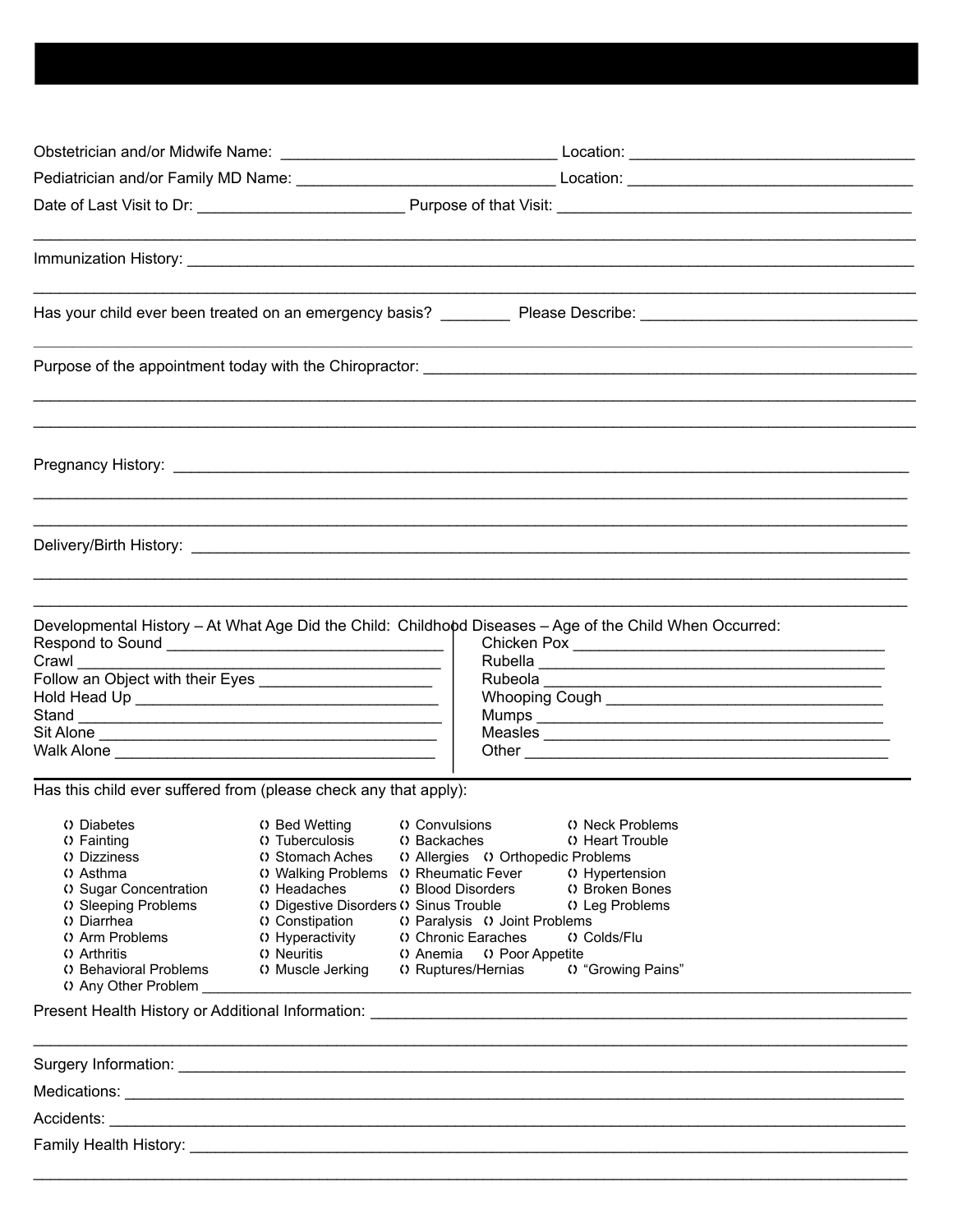# PRIVACY PRACTICES ACKNOWLEDGEMENT

# ACKNOWLEDGEMENT FORM

I have received the Notice of Privacy Practices (posted in the office) and I have been provided an opportunity to review it. This document states that your medical information will not be given to anyone without your written permission.

| Name: | <b>Birth Date:</b> |
|-------|--------------------|
|       |                    |
|       |                    |

| Signature: | .012 |
|------------|------|
|            |      |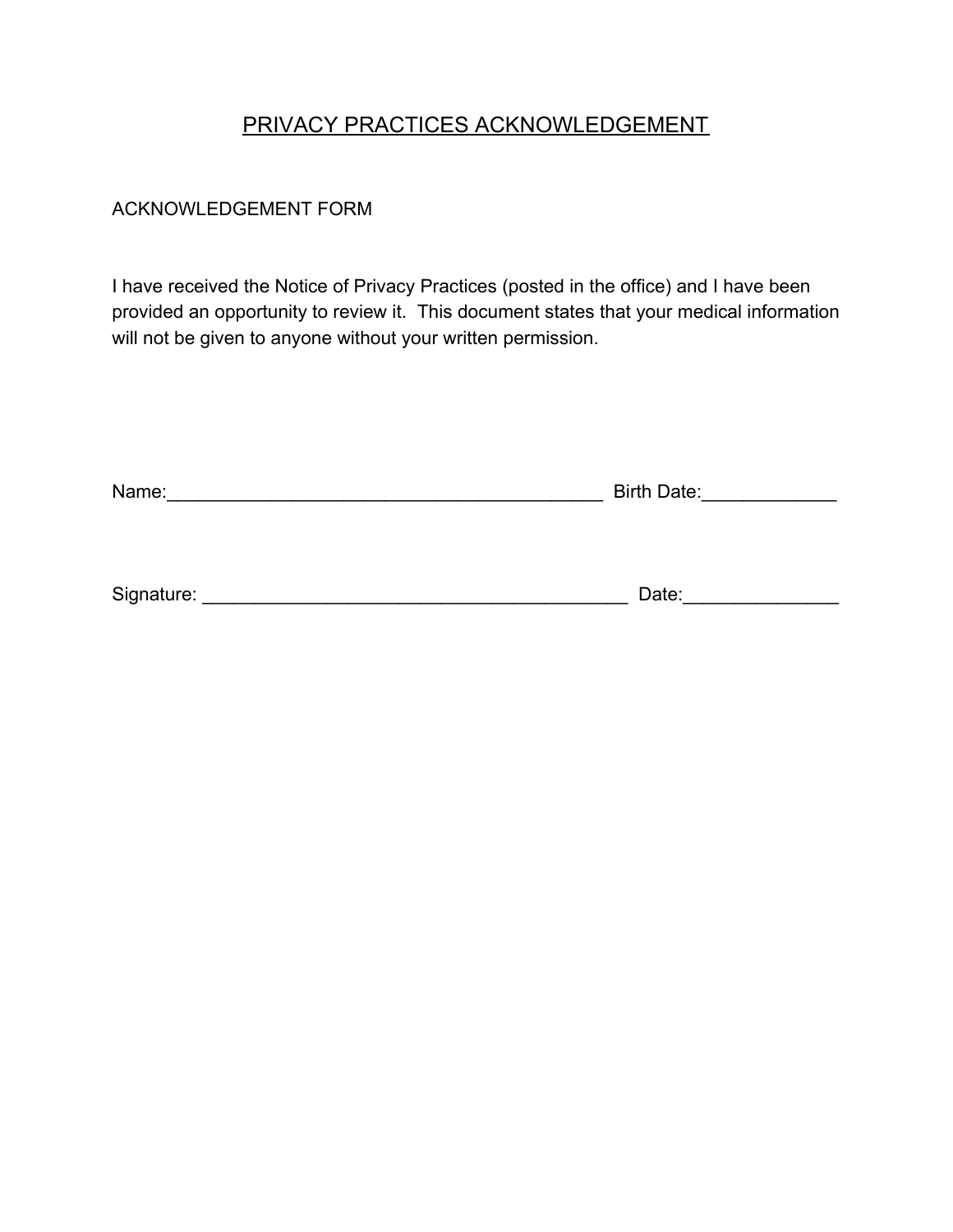#### INFORMED CONSENT FOR CHIROPRACTIC TREATMENT AND CARE

I hereby request and consent to the performance of chiropractic procedures, including various modes of physiotherapy, diagnostic x-rays, and any supportive therapies on me (or on the patient named below, for whom I am legally responsible) by the doctor of chiropractic indicated below and/or other licensed doctors of chiropractic and support staff who now or in the future treats me while employed by, working or associated with or serving as back-up for the doctor of chiropractic named below, including those working at the clinic or office listed below or any other office or clinic, whether signatories to this form or not.

I have had an opportunity to discuss with the doctor of chiropractic named below and/or with other office or clinic personnel the nature and purpose of chiropractic adjustments and procedures. I understand and I am informed that, as is with all Healthcare treatments, results are not guaranteed and there is no promise to cure. I further understand and I am informed that, as is with all Healthcare treatments, in the practice of chiropractic there are some risks to treatment, including, but not limited to, muscle spasms for short periods of time, aggravating and/or temporary increase in symptoms, lack in the improvement of symptoms, fractures, disc injuries, strokes, dislocations, and sprains. I do not expect the doctor to be able to anticipate and explain all risks and complications, and I wish to rely on the doctor to exercise judgment during the course of the procedure which the doctor feels at the time, based upon the facts then known, is in my best interests.

I further understand that Chiropractic adjustments and supportive treatment is designed to reduce and/or correct subluxations allowing the body to return to improved health. It can also alleviate certain symptoms through a conservative approach with hopes to avoid more invasive procedures. However, like all other health modalities, results are not guaranteed and there is no promise to cure. Accordingly, I understand that all payment(s) for treatment(s) are final and no refunds will be issued. However, prorated fees for unused, prepaid treatments will be refunded if you wish to cancel the treatment.

I further understand that there are treatment options available for my condition other than chiropractic procedures. These treatment options include, but not limited to self-administered, over-the-counter analgesics and rest; medical care with prescription drugs such as anti-inflammatories, muscle relaxants, and painkillers; physical therapy; steroid injections; bracing; and surgery. I understand and have been informed that I have the right to a second opinion and secure other opinions if I have concerns as to the nature of my symptoms and treatment options. I have read, or have had read to me, the above consent. I have also had an opportunity to ask questions about its content, and by signing below I agree to the above-named procedures. I intend this consent to cover the entire course of treatment for my present condition and for any future condition(s} for which I seek treatment.

#### TO BE COMPLETED BY PATIENT

| Patient's Name:                                                                                             |  |
|-------------------------------------------------------------------------------------------------------------|--|
|                                                                                                             |  |
| TO BE COMPLETED BY PATIENT S REPRESENTATIVE<br>IF PATIENT IS A MINOR OR PHYSICALLY OR LEGALLY INCAPACITATED |  |
|                                                                                                             |  |
| Date signed: Signature of Representative:                                                                   |  |
| Relationship or Authority of Patient's Representative:                                                      |  |
| LICENSED DOCTOR                                                                                             |  |
| Dr. Jessica Paige, B.S., D.C. DC-29172                                                                      |  |
| 1620 Westwood Drive, Suite D                                                                                |  |
| San Jose, CA 95125                                                                                          |  |
| 408-385-1849                                                                                                |  |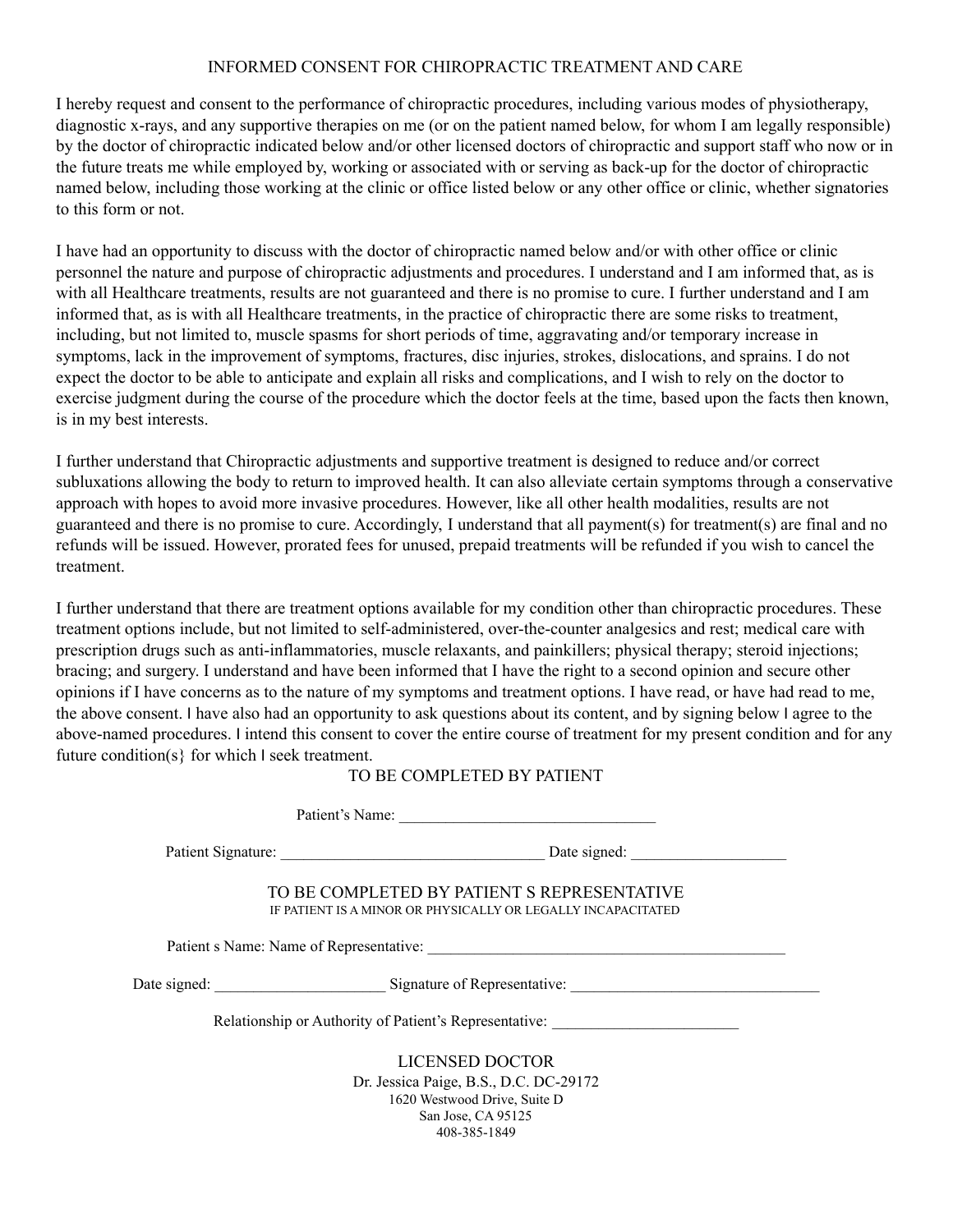#### Dr. Jessica Paige 1620 Westwood Drive, Suite D, San Jose CA 95125 (408) 385-1849 www.drjessicapaige.com

#### **Financial Guidelines**

Thank you for choosing our office for your health care. Our office is dedicated to providing the finest quality health care with the best possible service available to you. Our financial guidelines are based on an open and honest discussion of our fees. Please read and sign this document.

**Payment:** We accept Cash, Checks, Visa and MasterCard. Payment for treatment is due **AT THE TIME SERVICES** are rendered. We do not send bills.

Financial Consent: The patient (guardian) agrees to be fully responsible for the total payment of the treatment performed in this office.

**Minors:** Payment for services of the treatment of minors is the responsibility of the adult accompanying the minor.

**Missed Appointments:** Your appointment time has been reserved specifically for you. If you choose to **CANCEL** or **RESCHEDULE** an appointment with **LESS THAN 24 hours noce**, by phone, online (Setmore) or email, or if you fail to appear for an appointment, *you will be CHARGED \$80* for that appointment. We cannot make special circumstances for every individual therefore the policy pertains to all cash and insurance paying patients. Insurance **WILL NOT** be billed for the missed visit. Both the Wellness Plans and Visit Plans have their own specific missed appointment policy (see them for 24 hour policy).

Late Arrival For Your Appointment: The office strives to maintain a punctual schedule. If you arrive 10 minutes or more after your scheduled appointment time we CANNOT guarantee you will be seen at that time. You will be rescheduled according to availability and subject to the 24 hour missed appointment policy.

**Past Due Charges:** An interest charge of 1.5% per month (18% ANNUAL PERCENTAGE RATE) will be applied to your account if over 90 days past due. Any accounts which are over 120 days past due may be referred to our collection agency. Interest does not occur on the outstanding insurance portion as a courtesy to you. A charge of \$35.00 will occur for returned checks.

**Collection Fees:** Fees incurred to collect payment will be billed to and is payable by the patient.

I, the undersigned, have read the above financial guidelines, and agree to abide by these policies.

Sign and Print Name:\_\_\_\_\_\_\_\_\_\_\_\_\_\_\_\_\_\_\_\_\_\_\_\_\_\_\_\_\_\_\_\_\_\_\_\_\_\_\_\_\_\_\_\_\_\_\_\_\_\_\_\_\_\_\_\_\_\_\_

Date:\_\_\_\_\_\_\_\_\_\_\_\_\_\_\_\_\_\_\_\_\_\_\_\_\_\_\_\_\_\_\_\_\_\_\_\_\_\_\_\_\_\_\_\_\_\_\_\_\_\_\_\_\_\_\_\_\_\_\_\_\_\_\_\_\_\_\_\_\_\_\_\_

Initial **Algebra** 

Inial \_\_\_\_\_\_\_

Initial **and** 

Initial

Inial \_\_\_\_\_\_\_

Initial **Algebra** 

 $Initial$   $\qquad$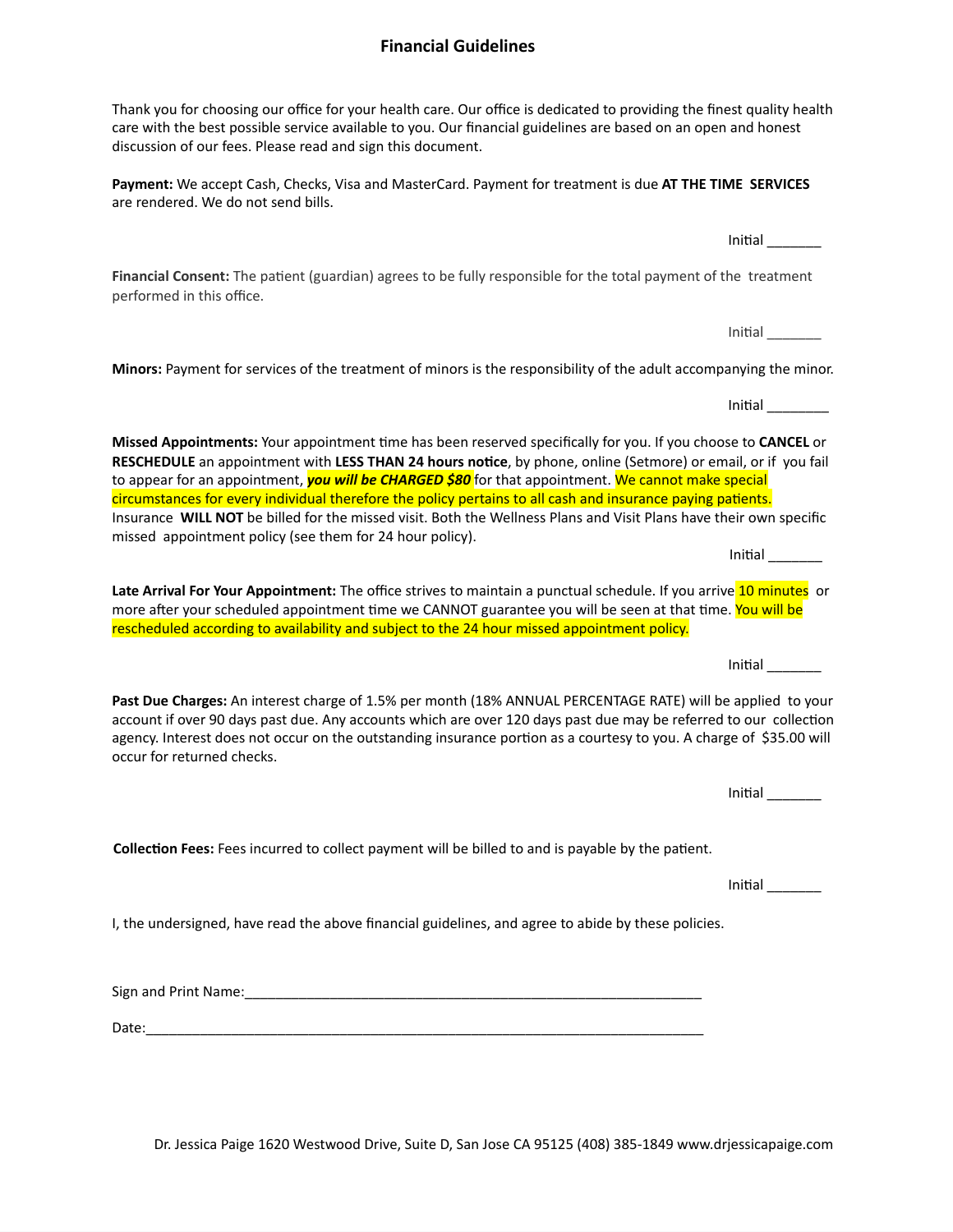# **Insurance Acknowledgement Form**

As a service to our patients, we will bill some insurance companies. As a reminder, your insurance policy is a contract between *YOU* and *YOUR INSURANCE COMPANY*. As a healthcare provider, **we are not a part of that agreement**.

# *\*\*\*Please verify your benefits with your insurance company, what they tell us is NOT a guarantee of coverage.*

## **In-Network Policy:**

- In-network with ONLY Blue Shield of California PPO and Medicare (depending on which plan)

\*\*\*As a courtesy to you, we will collect your estimated patient's portion at the time of your visit and bill your insurance company for the balance.

**\*\*\*If your insurance company does not pay as expected, or delays payment beyond 90 days, you are responsible for the balance.**

\*\*\*We are always available to answer your questions regarding this matter. If your insurance company adjusts our fees, the resulting balance will be your responsibility.

\*\*\*Our goal is to help you achieve and maintain optimum health, which is not necessarily the goal of your healthcare insurance company.

\*\*\*Medicare requires a separate ABN to be signed by card holders

## **Out-of-Network Policy:**

- All other insurances are considered out-of-network
- We will provide a statement for you to submit directly to your insurance company
- Your insurance will reimburse you directly at the specific rate stated in your contract

## \*\*\***Please nofy our staff ahead of me if you are going to require the insurance specific statements for insurance reimbursement.**

I, the undersigned, have read the above insurance acknowledgement form, and agree to abide by this policy.

Sign and Print Name:\_\_\_\_\_\_\_\_\_\_\_\_\_\_\_\_\_\_\_\_\_\_\_\_\_\_\_\_\_\_\_\_\_\_\_\_\_\_\_\_\_\_\_\_\_\_\_\_\_\_\_\_\_\_\_\_\_\_\_

Date:\_\_\_\_\_\_\_\_\_\_\_\_\_\_\_\_\_\_\_\_\_\_\_\_\_\_\_\_\_\_\_\_\_\_\_\_\_\_\_\_\_\_\_\_\_\_\_\_\_\_\_\_\_\_\_\_\_\_\_\_\_\_\_\_\_\_\_\_\_\_\_\_

.

Dr. Jessica Paige 1620 Westwood Drive, Suite D, San Jose CA 95125 (408) 385-1849 www.drjessicapaige.com